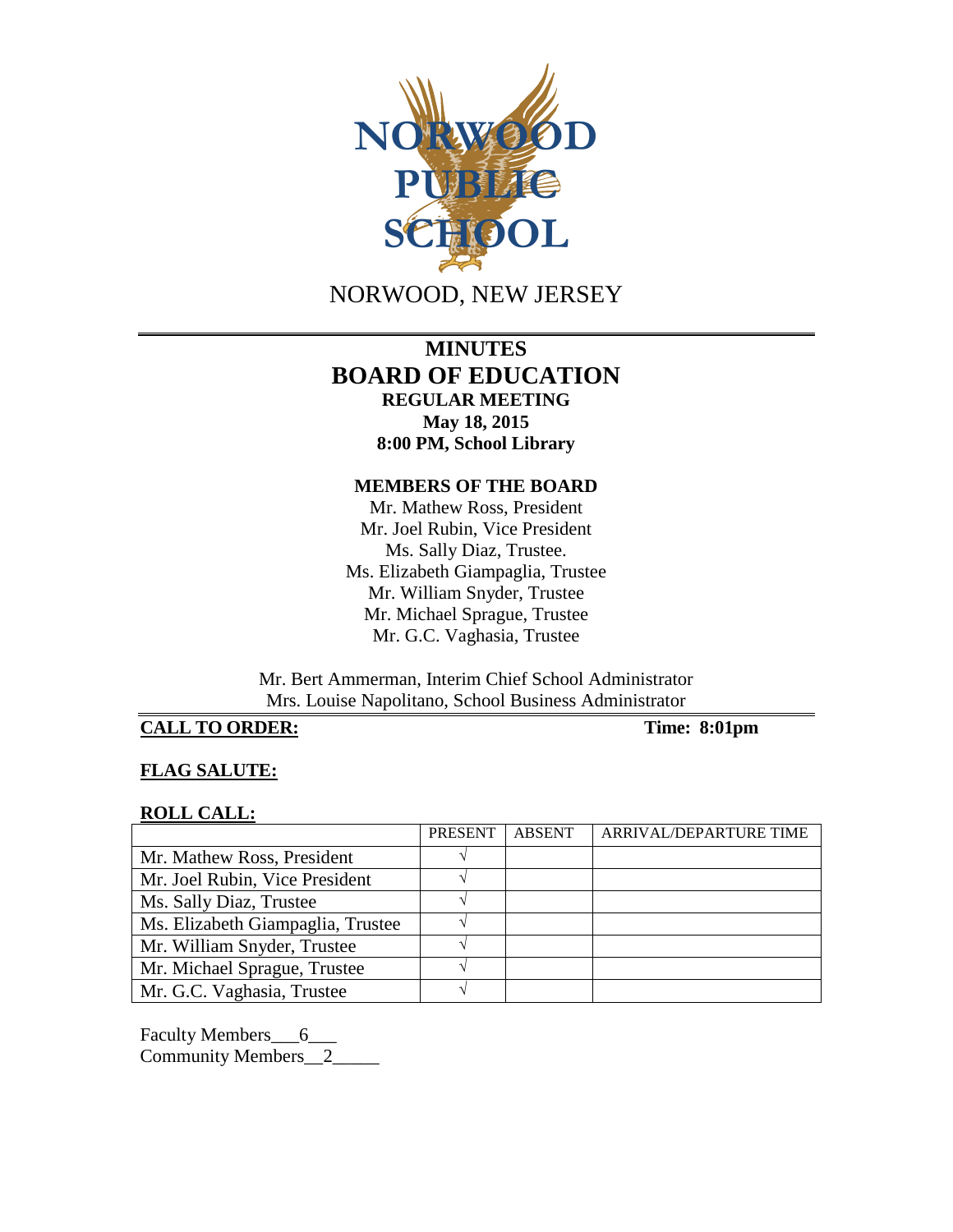## **OPEN PUBLIC PORTION MEETING ACT STATEMENT:**

Pursuant to the Open Public Meetings Act, Chapter 231, Laws of New Jersey 1975, notice of this meeting, its date, time and place have been posted on the Board's official bulletin board, and it has been delivered to The Record newspaper circulated in the District at least 48 hours prior to the time for this meeting. The Board will meet in executive session immediately following to discuss personnel and contractual matters.

# **DISCUSSION OF CORRESPONDENCE:**

## **INFORMATIONAL ATTACHMENTS:**

- May 2015 Calendar (Attachment A)
- May Enrollment Report (Attachment B)
- May Child Study Team Student Count (Attachment C)

#### **MEETING CALENDAR**

| <b>Date</b>   | TIME    | <b>PLACE</b>   | <b>PURPOSE</b>              |
|---------------|---------|----------------|-----------------------------|
| June 1, 2015  | 7:30 PM | School Library | <b>Work Session Meeting</b> |
| June 15, 2015 | 8:00 PM | School Library | Regular Meeting             |

### **PRESIDENT'S STATEMENT:**

### **COMMITTEE REPORTS:**

- 1. **Finance Committee** Mr. Sprague
- **2. Building & Grounds** Mr. Sprague
- **3. Negotiations/Performance & Evaluation** Mr. Rubin
- **4. Curriculum/Technology/Policy** Mr. Vaghasia
- **5. School Business Administrator-**Mrs. Napolitano
- **6. Chief School Administrator**-Mr. Ammerman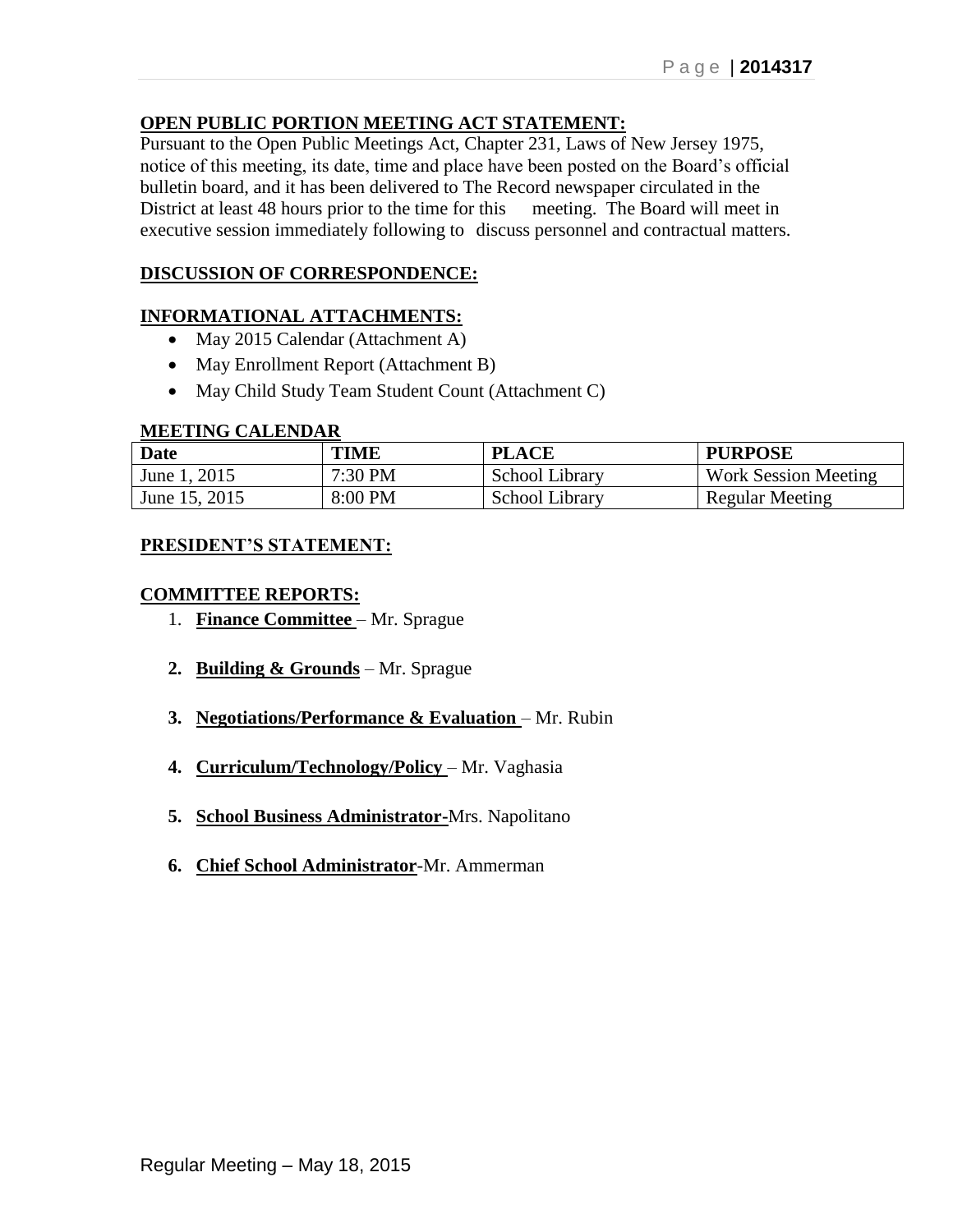# **I. APPROVAL OF MINUTES**

BE IT RESOLVED, that the Norwood Board of Education approves the minutes of the following meetings:

April 14, 2015 –Work Session Meeting and Executive Session April 27, 2015 – Regular Meeting and Executive Session Moved by: Mr. Snyder Seconded by: Mr. Rubin Vote: All In Favor

| <b>BOARD MEMBER</b>               | <b>AYE</b> | <b>NAY</b> | <b>ABSTAINED</b> | <b>ABSENT</b> |
|-----------------------------------|------------|------------|------------------|---------------|
| Mr. Mathew Ross, President        |            |            |                  |               |
| Mr. Joel Rubin, Vice President    |            |            |                  |               |
| Ms. Sally Diaz, Trustee           |            |            |                  |               |
| Ms. Elizabeth Giampaglia, Trustee |            |            |                  |               |
| Mr. William Snyder, Trustee       |            |            |                  |               |
| Mr. Michael Sprague, Trustee      |            |            |                  |               |
| Mr. G.C. Vaghasia, Trustee        |            |            |                  |               |

# **II. ADMINISTRATIVE COMMITTEE**

BE IT RESOLVED, pursuant to the recommendation of the Chief School Administrator, the Administrative Committee recommends the following resolution(s):

Motion to approve Administrative items " $A1 - A16$ " Moved by: Mrs. Giampaglia Seconded by: Mr. Vaghasia Vote: All In Favor

| <b>BOARD MEMBER</b>               | <b>AYE</b> | <b>NAY</b> | <b>ABSTAINED</b> | <b>ABSENT</b> |
|-----------------------------------|------------|------------|------------------|---------------|
| Mr. Mathew Ross, President        |            |            |                  |               |
| Mr. Joel Rubin, Vice President    |            |            |                  |               |
| Ms. Sally Diaz, Trustee           |            |            |                  |               |
| Ms. Elizabeth Giampaglia, Trustee |            |            |                  |               |
| Mr. William Snyder, Trustee       |            |            |                  |               |
| Mr. Michael Sprague, Trustee      |            |            |                  |               |
| Mr. G.C. Vaghasia, Trustee        |            |            |                  |               |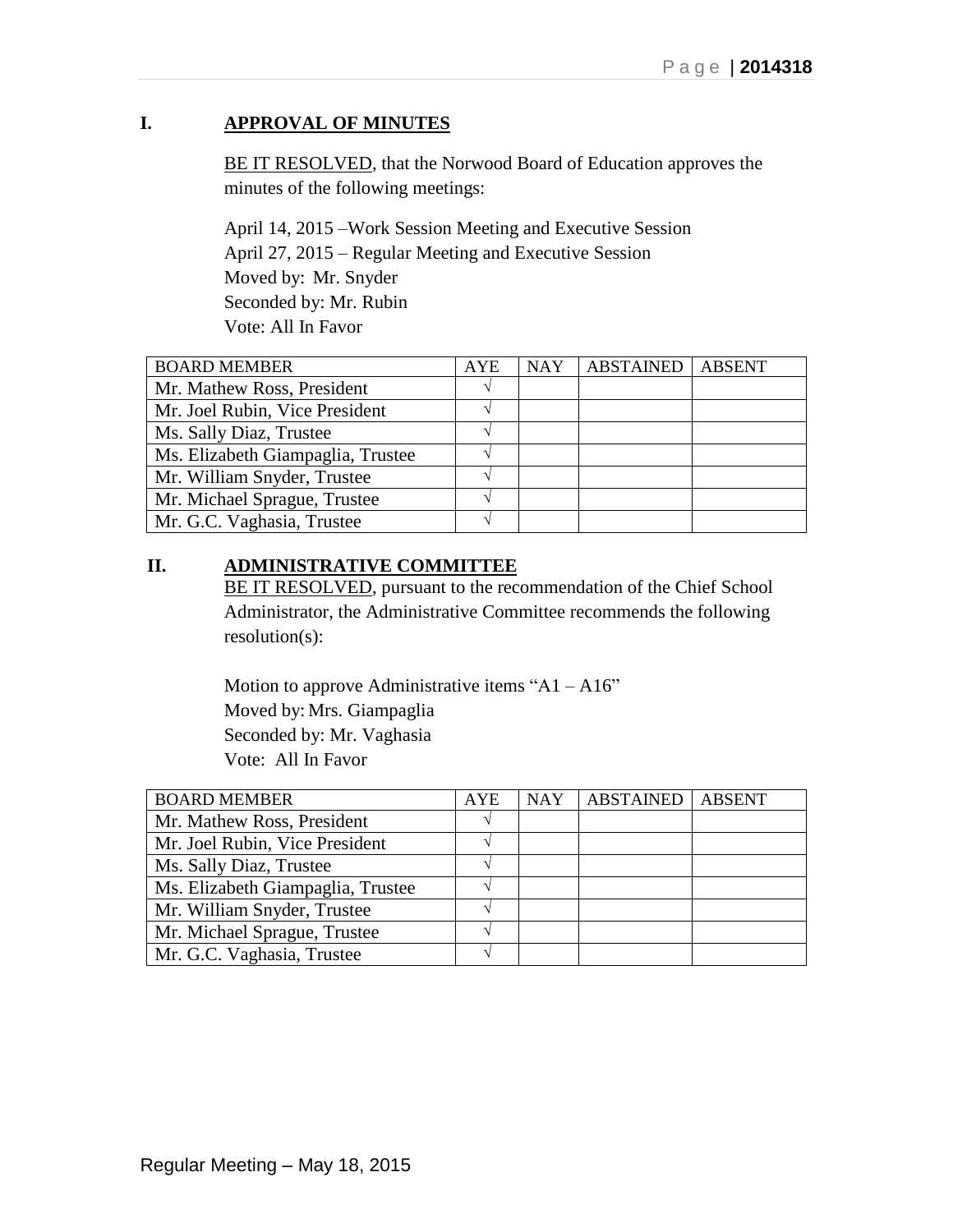### **A1. Harassment, Intimidation and Bullying**

approve, as per the Chief School Administrator's report, the following HIB Report for April, 2015 as they relate to HIB Policy #5131.8: Reported Cases: 1 - 2014-2015#9 Number of Cases open: 1 Number of Cases closed: 1 Number of Incidents determined to be HIB: 1

### **A2. Fire and Security Drills**

post-approve the following fire and security drills for the month of April: Fire Drill – April 16, 2015 Security Drill – April 29, 2015

### **A3. CST Services/Placements**

approve the child study team services/placements as per Enclosure 1.

### **A4. Workshop/Conference**

approve and post-approve the following conferences/workshops:

| Name:       | Tara Cormican                                     |
|-------------|---------------------------------------------------|
| Conference: | Designing Effective Conferences & Strategy Groups |
| Location:   | Old Tappan, NJ                                    |
| Date:       | 4/23/15                                           |
| Cost:       | \$85.00                                           |
| Name:       | Nicole Hill                                       |
| Conference: | Algebra I meeting                                 |
| Location:   | NVCC, Demarest, NJ                                |
| Date:       | 5/6/15                                            |
| Cost:       | \$85.00                                           |
| Name:       | Tracey Preolo, Harriet Kaplan                     |
| Conference: | World Language Curriculum Writing                 |
| Location:   | NVCC, Demarest, NJ                                |
| Date:       | 5/11/15                                           |
| Cost:       | \$85.00 each                                      |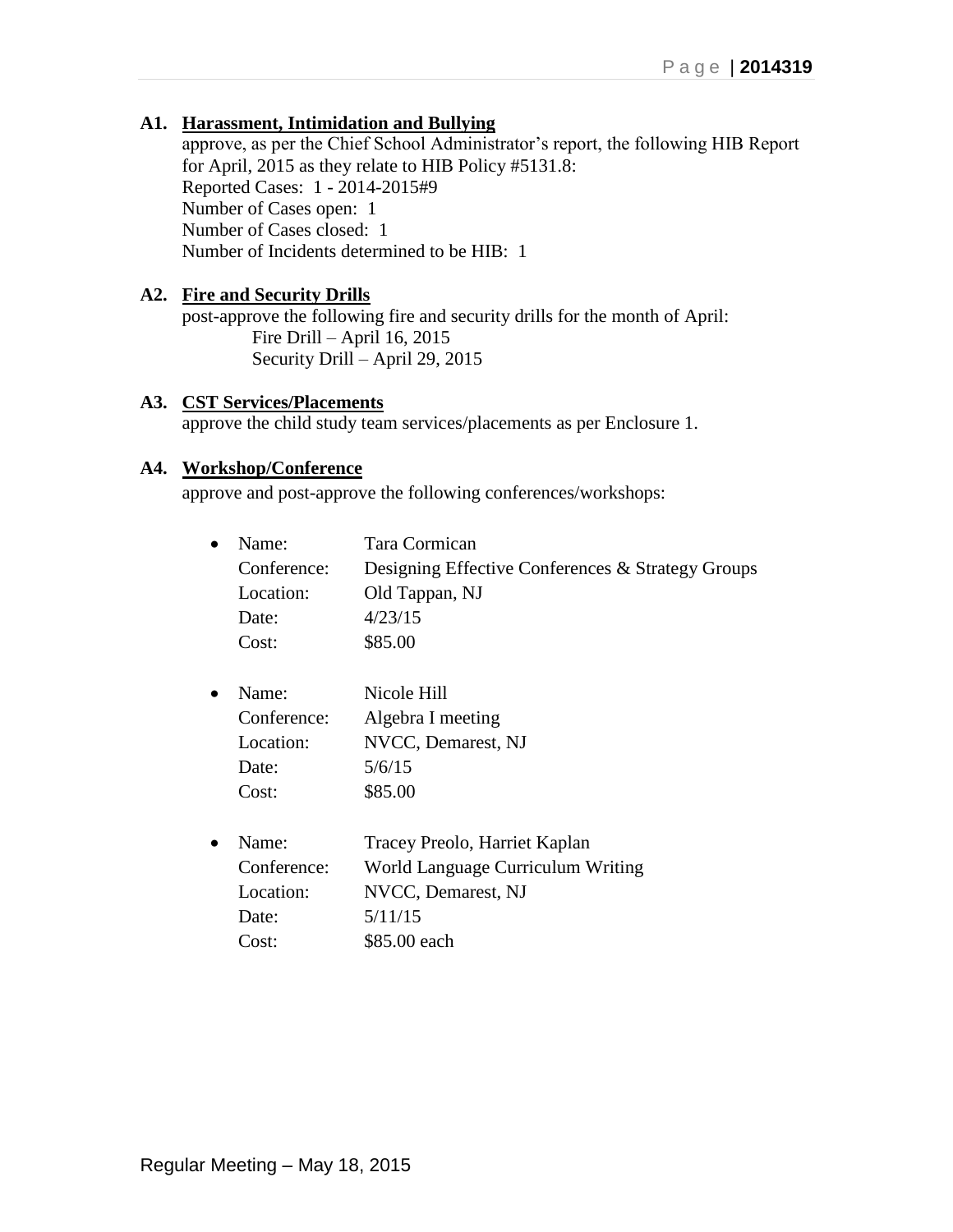| Name:       | Megan O'Neill & Cathy Santo (parent representative<br>on School Safety Team) |
|-------------|------------------------------------------------------------------------------|
| Conference: | Anti-Bullying Bill of Rights 101 Legal Training                              |
| Location:   | Lodi, NJ                                                                     |
| Date:       | 5/15/15                                                                      |
| Cost:       | \$99.00 each for registration, \$10.54 each for mileage                      |
| Name:       | <b>Bonnie Malora</b>                                                         |
| Conference: | Learning Assessments and the Woodcock Johnson Test                           |
| Location:   | Maywood, NJ                                                                  |
| Date:       | 5/18/15                                                                      |
| Cost:       | \$.00                                                                        |
| Name:       | Ann Alberti                                                                  |
| Conference: | Literacy Coaching and Leadership                                             |
| Location:   | Paramus, NJ                                                                  |
| Date:       | 6/1/15                                                                       |
| Cost:       | \$.00                                                                        |
| Name:       | <b>Bert Ammerman</b>                                                         |
| Conference: | Educational Policy & School Law Seminar                                      |
| Location:   | Toms River, NJ                                                               |
| Date:       | 6/12/15                                                                      |
| Cost:       | \$.00                                                                        |
|             |                                                                              |

# **A5. Lateral Movements**

approve the following lateral movement on the salary guide effective retroactive to the approved date:

| <b>Name</b>        | From        | To               |
|--------------------|-------------|------------------|
| May 1, 2015        |             |                  |
| Stephanie Gadaleta | BA, Step 1  | $BA+15$ , Step 1 |
|                    | \$43,618.00 | \$44,855.00      |

# **A6. Personnel – Non-Tenured Teachers**

approve the following non-tenured Teacher for the 2015-2016 school year:

| <b>NAME</b> | <b>STATUS</b> | <b>ASSIGNMENT</b>                              | <b>RATE</b>                                          | <b>EFFECTIVE</b> |
|-------------|---------------|------------------------------------------------|------------------------------------------------------|------------------|
| Sean Ulley  | $NT-2$        | Middle School<br><b>Social Studies Teacher</b> | MA, Step 2, .66<br>$$51,078$ prorated<br>No Benefits | 9/1/15           |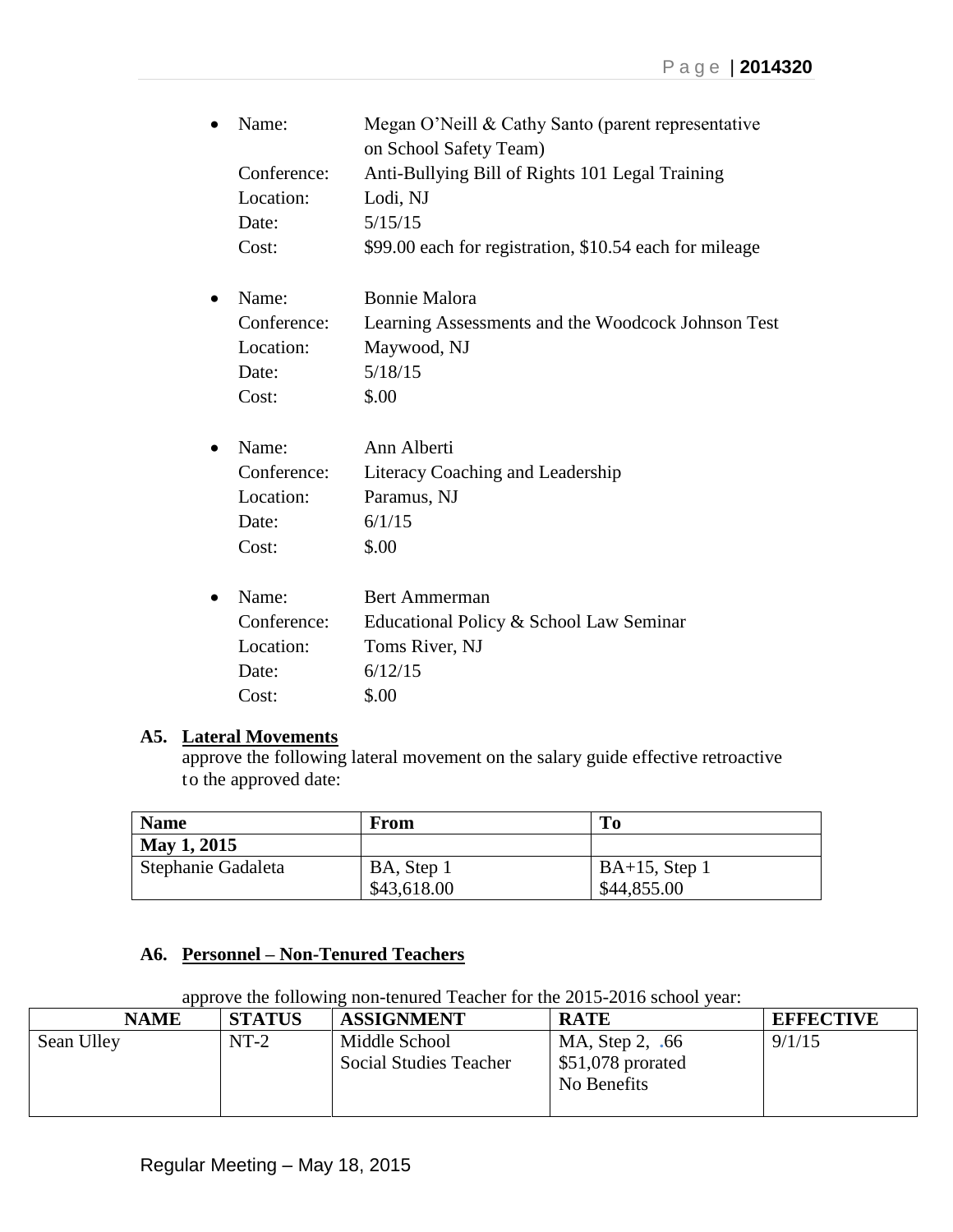rescind the following resolution: approve the following non-tenured teacher for 2015-2016:

| $NT-3$                                                   | <b>Special Education</b> | $MA+30$ , Step 8 | 9/1/15 | 59,803.00 |  |  |
|----------------------------------------------------------|--------------------------|------------------|--------|-----------|--|--|
|                                                          |                          |                  |        |           |  |  |
| approve the following non-tenured teacher for 2015-2016: |                          |                  |        |           |  |  |
| $NT-3$                                                   | <b>Special Education</b> | MA, Step 8       | 9/1/15 | 57,403.00 |  |  |
|                                                          |                          |                  |        |           |  |  |
|                                                          |                          |                  |        |           |  |  |

### re-approve the following Non-Tenured Teacher for the 2015-2016:

| . .                 |                                            | . .                     |                    |       |                                      |
|---------------------|--------------------------------------------|-------------------------|--------------------|-------|--------------------------------------|
| $\sim$<br>Stephanie | NTT<br>◥<br>.<br>$\mathbf{1}$<br><b>__</b> | $\sim$<br>ementary<br>ല | $BA+$<br>Step<br>∼ | 9/1/1 | 578.00<br>$\triangle$<br>ა4r<br>−∪•∩ |
| adaleta i           |                                            |                         |                    |       |                                      |

#### **A7. Senior Service**

approve the following NVOT Seniors, as part of their Senior Service Program, to assist in the Norwood Public School for the months of May and June:

| <b>STUDENT</b>         | <b>TEACHER</b>         |
|------------------------|------------------------|
| Kaitlin Kim            | Mrs. Kiss              |
| Christine Jung         | Mrs. McKinley          |
| Jehee Kim              | Mrs. Strickland        |
| <b>Emily Sullivan</b>  | Mr. Bomzer             |
| Marc Rienas            | Mrs. Sullivan          |
| Alex Ward              | Mrs. Walsh/Mr. DErrico |
| Keenen Sklow           | Mrs. Walsh/Mr. DErrico |
| Lejla Hoxha            | Miss Kritzer           |
| Lindsay Johnson        | Ms. Hill               |
| Sara Solomon           | Mrs. Corris            |
| <b>Ashley Arnold</b>   | Ms. Mazurek            |
| Alexandra Simon        | Mrs. Griffith          |
| Julianna Haar          | Mrs. McGee             |
| Anna Kubicki           | Mr. Links              |
| Nikia Patel            | Mrs. DiGiorgio         |
| Julia Johnson          | Mr. DeLaura            |
| <b>Christine</b> Lee   | Mrs. Cooper            |
| Jacqueline Kim         | Miss Bullen            |
| Jasmine Lee            | Mrs DellaBella         |
| Marissa Arkus          | Miss Cormican          |
| Stephanie Vitellaro    | Miss Pulgrano          |
| Audrey Yoo             | Mrs. Preolo            |
| Kellie Dwyer           | Miss Keller            |
| Jack Hausmann          | Mr. Simodejka          |
| <b>Charlotte Sklow</b> | Mr. DeSantis           |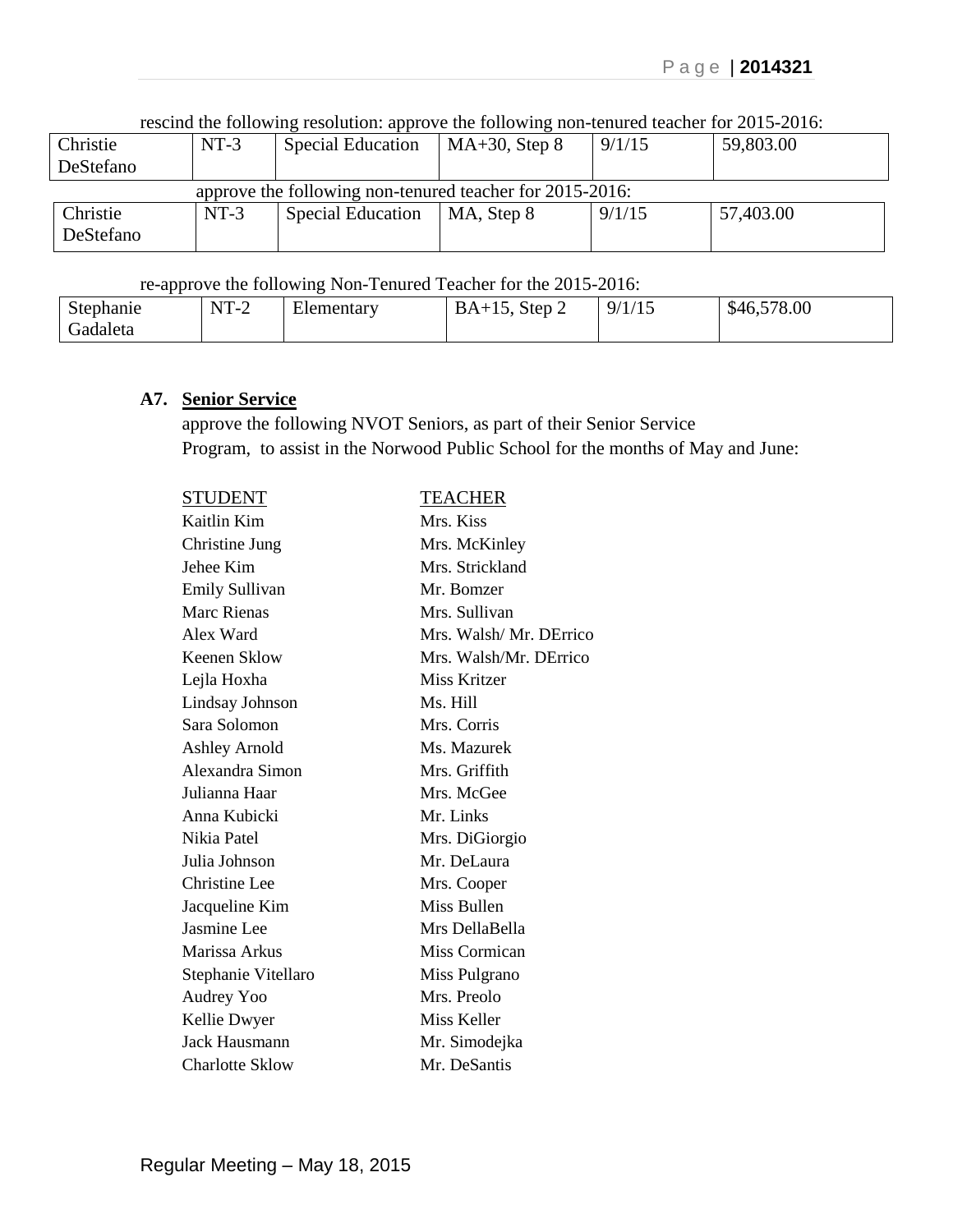### **A8. Discipline Report**

approve the following discipline report for the month of April: Suspension: 1

### **A9. Shared Service Agreement**

approve the following personnel:

| Debra Sarno | <b>Full Time Social</b> | MA          | $9/1/15 - 6/30/16$ |
|-------------|-------------------------|-------------|--------------------|
| Cicchetti   | Worker                  | \$79,804.00 |                    |

approve the recommendation of the Chief School Administrator to enter into a share service agreement with the Northvale Board of Education whereas Norwood will pay 75% of social worker's health benefit costs and Northvale will pay 25%, each District will be responsible for .5 of the Social Workers contract and Northvale will pay up to 5 days summer pay if needed.

## **A10. Crowd Control**

post approve the following to do crowd control at \$31.00/session: Sara Pulgrano Katherine Moger Danielle Keller

### **A11. Norwood District Registration and Fees (Enclosure 2)**

approve the registration and fees into the NJ-L2L Program for new Principals who hold a Certificate of Eligibility. Year one registration fee is \$1800.00, year two fee is \$1300.00, paid by the end of 10-months of year one.

### **A12. Personnel-Retirement**

 approve the resignation for the purpose of retirement, with regret, for Jeanne Zanone, effective June 30, 2015.

### **A13. Spring Sport Schedules**

post-approve the attached schedules for Track (Enclosure 5A) and Softball and Baseball (Enclosure 5B).

## **A14. Substitute Teachers**

approve the following substitute teacher for the 2014-2015 school year: Daniel Nyfenger

## **A15. School Physician Agreement**

approve the 2015-2016 agreement with the school physician and approve the yearly compensation of \$6,000.00 as per Enclosure 6.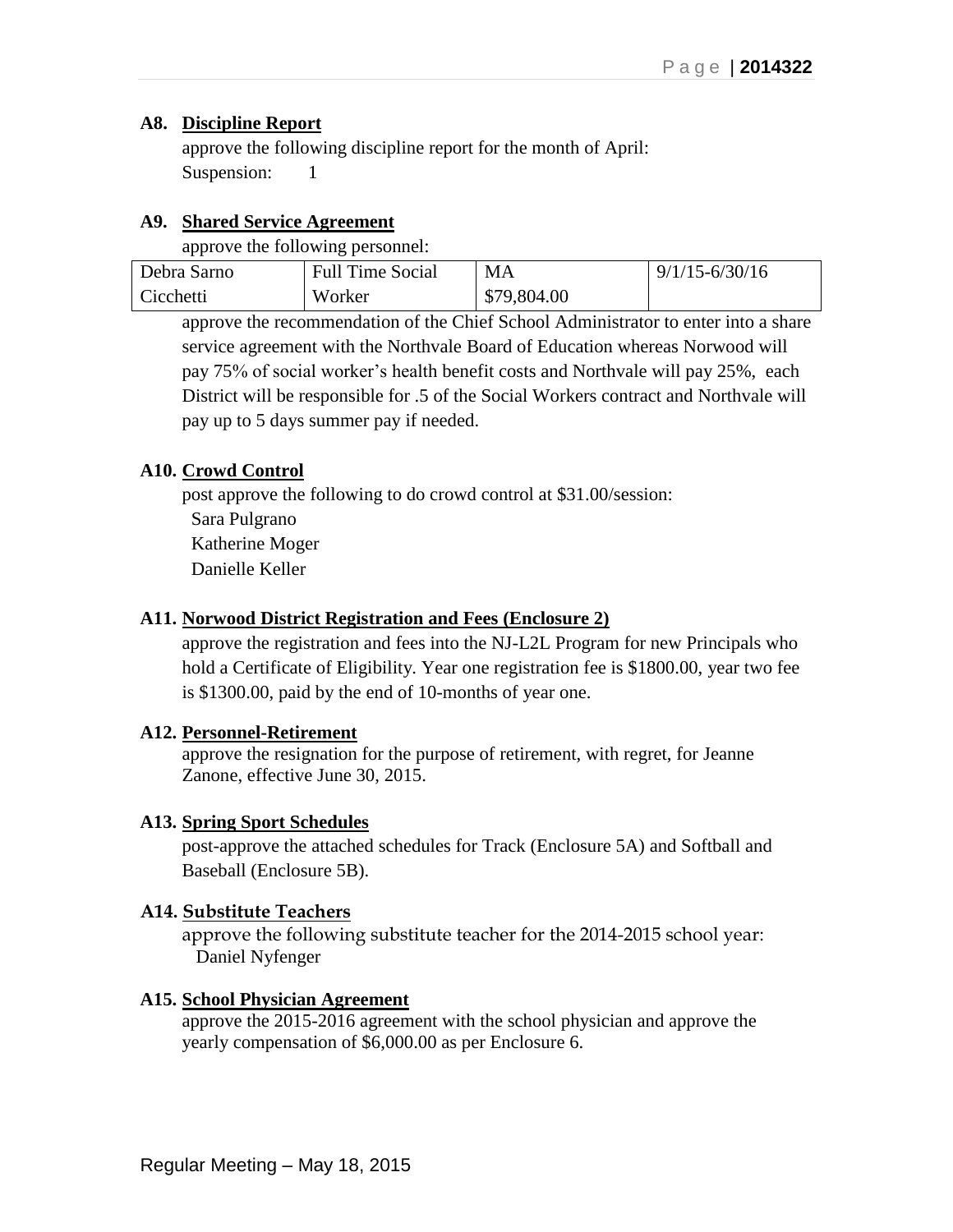### **A16. Student Program**

approve a classroom-based student workshop for sixth and seventh grade students to address tolerance issues related to religion, gender, and race/ethnicity at a cost of \$1,000.00.

Motion to approve Administrative items "A17 – A20" Moved by: Ms. Diaz Seconded by: Mr. Rubin Vote: All In Favor

| <b>BOARD MEMBER</b>               | <b>AYE</b> | <b>NAY</b> | <b>ABSTAINED</b> | <b>ABSENT</b> |
|-----------------------------------|------------|------------|------------------|---------------|
| Mr. Mathew Ross, President        |            |            |                  |               |
| Mr. Joel Rubin, Vice President    |            |            |                  |               |
| Ms. Sally Diaz, Trustee           |            |            |                  |               |
| Ms. Elizabeth Giampaglia, Trustee |            |            |                  |               |
| Mr. William Snyder, Trustee       |            |            |                  |               |
| Mr. Michael Sprague, Trustee      |            |            |                  |               |
| Mr. G.C. Vaghasia, Trustee        |            |            |                  |               |

### **A17. Lateral Movement- Additional**

approve the following lateral movement on the salary guide effective retroactive to the approved date:

| <b>Name</b>      | From              | <b>To</b>         |
|------------------|-------------------|-------------------|
| May 1, 2015      |                   |                   |
| Katherine Snyder | $MA+15$ , step 10 | $MA+30$ , step 10 |
|                  | \$63,863.00       | \$66,213.00       |

### **A18. Tenured Staff**

approve the Tenured Staff for the 2015-2016 School Year as per Enclosure 3.

### **A19. Softball Volunteer**

approve Mrs. Snyder as a volunteer for the girl's softball team.

### **A20. Senior Service, Additional**

approve the following NVOT Seniors, as part of their Senior Service Program, to assist in the Norwood Public School for the months of May and June:

| <b>STUDENT</b> | <b>TEACHER</b> |
|----------------|----------------|
| Janet Oh       | Mrs. Snyder    |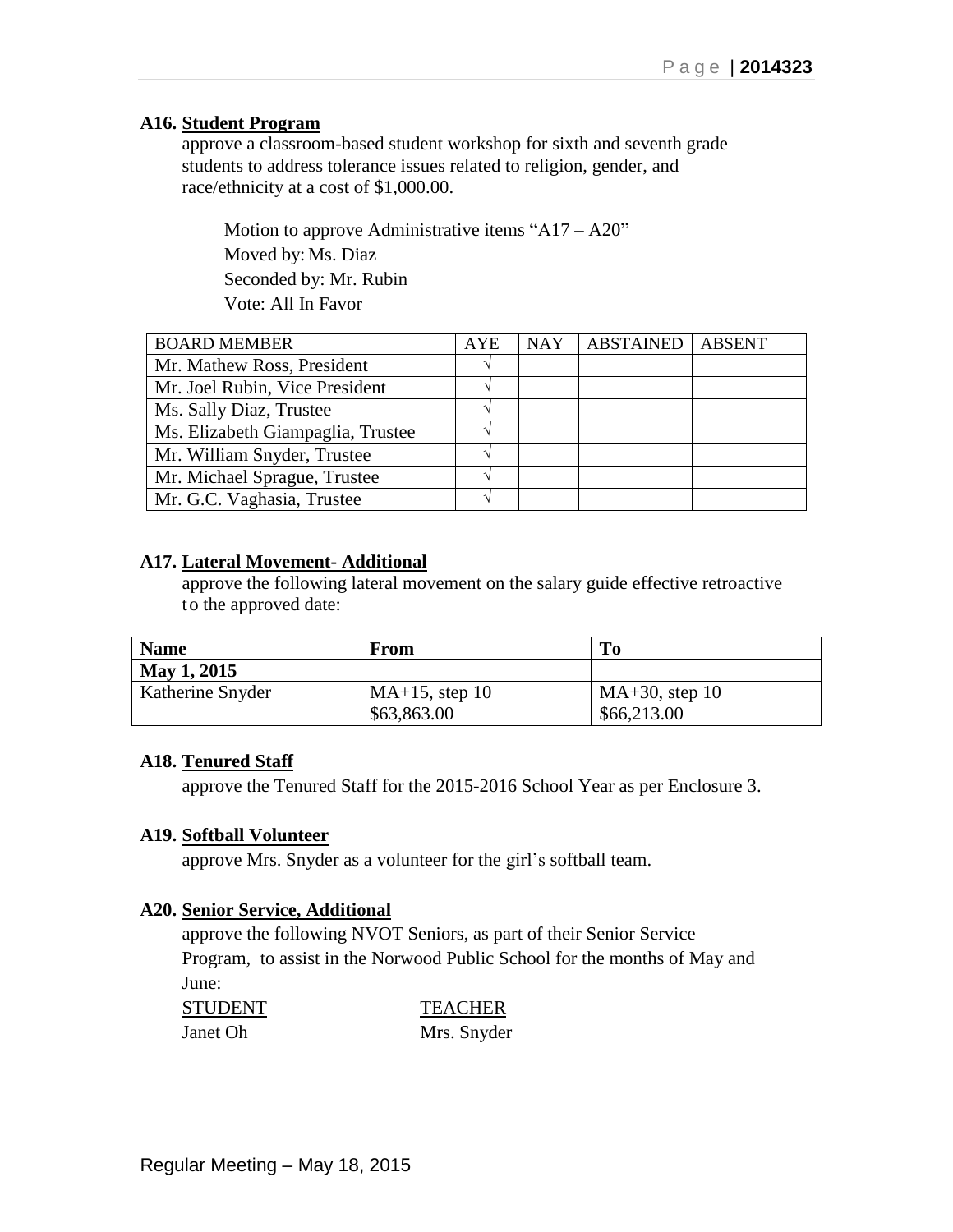# **III. CURRICULUM COMMITTEE**

BE IT RESOLVED, pursuant to the recommendation of the Chief School Administrator, the Administrative Committee recommends the following resolution(s):

Motion to approve Curriculum items "C1- C2" Moved by: Mr. Vaghasia Seconded by: Mr. Rubin Vote: All In Favor

| <b>BOARD MEMBER</b>               | <b>AYE</b> | <b>NAY</b> | <b>ABSTAINED</b> | <b>ABSENT</b> |
|-----------------------------------|------------|------------|------------------|---------------|
| Mr. Mathew Ross, President        |            |            |                  |               |
| Mr. Joel Rubin, Vice President    |            |            |                  |               |
| Ms. Sally Diaz, Trustee           |            |            |                  |               |
| Ms. Elizabeth Giampaglia, Trustee |            |            |                  |               |
| Mr. William Snyder, Trustee       |            |            |                  |               |
| Mr. Michael Sprague, Trustee      |            |            |                  |               |
| Mr. G.C. Vaghasia, Trustee        |            |            |                  |               |

### **C1. Course for Approval**

approve the following course(s) for approval:

| a. Name:     | Vito DeLaura         |
|--------------|----------------------|
| Course:      | School Law & Finance |
| Credits:     | $\mathcal{L}$        |
| Date:        | $5/15 - 7/15$        |
| Institution: | NICU                 |
|              |                      |

| b. Name:          | Vito DeLaura                               |
|-------------------|--------------------------------------------|
| Course:           | Educational Admin. Leadership and Teaching |
| Credits:          | $\mathcal{R}$                              |
| Date:             | $5/15 - 6/15$                              |
| Institution: NJCU |                                            |

## **C2. Field Trips**

approve the following field trips for the 2014-2015 school year:

• Grade 4

Location: River Rose Cruise on the Hudson Cost to Student: \$37.00 Cost to District: \$.00 Transportation: Rinaldi Transportation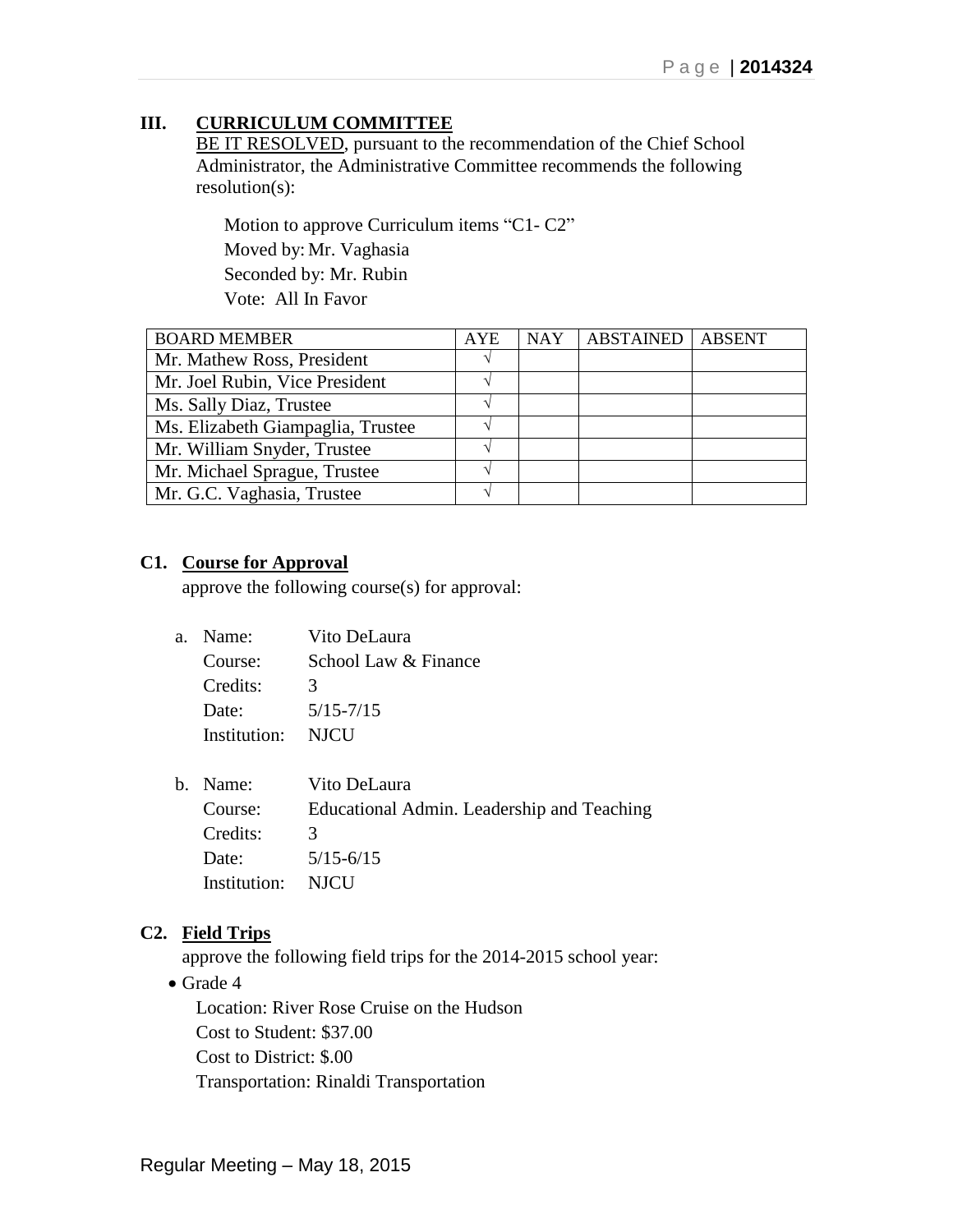# **IV. FINANCE COMMITTEE**

BE IT RESOLVED, pursuant to the recommendation of the Chief School Administrator, the Finance Committee recommends the following resolution(s):

 Motion to approve Finance items "F1- F5" Moved by: Mr. Sprague Seconded by: Mr. Ross Vote: All In Favor

| <b>BOARD MEMBER</b>               | <b>AYE</b> | <b>NAY</b> | <b>ABSTAINED</b> | <b>ABSENT</b> |
|-----------------------------------|------------|------------|------------------|---------------|
| Mr. Mathew Ross, President        |            |            |                  |               |
| Mr. Joel Rubin, Vice President    |            |            |                  |               |
| Ms. Sally Diaz, Trustee           |            |            |                  |               |
| Ms. Elizabeth Giampaglia, Trustee |            |            |                  |               |
| Mr. William Snyder, Trustee       |            |            |                  |               |
| Mr. Michael Sprague, Trustee      |            |            |                  |               |
| Mr. G.C. Vaghasia, Trustee        |            |            |                  |               |

### **F1. Disbursements**

Post-approve **April 30, 2015 Electronic Checks** totaling **\$130,526.23** having been audited and found correct and warrants issued therefore.

Post-approve **REVISED March 31, 2015 Electronic Checks** totaling **\$472,466.09** having been audited and found correct and warrants issued therefore.

Approve **May 18, 2015 Monthly Disbursements** totaling **\$132,224.63** having been audited and found correct and warrants issued therefore.

Post-approve the wire transfer of funds in the amount of **\$490,317.80** from the General Account to **Payroll Accounts** to cover payroll expenditures for the month of **April 2015**.

### **F2. Transfers/Certification of Budgetary Status (Enclosure 4)**

authorize the Business Administrator/Board Secretary to make appropriation transfers with the Current Expense account of the 2014-2015 budget as of April 30, 2015 as per Enclosure No. 4.

### **F3. Financial Reports**

accept the Treasurer's and Secretary's Reports for the month of April, 2015, pursuant to N.J.A.C. 6:20-2.13(e)\*, we certify that as of May 18, 2015, after a review of the secretary's monthly financial report (appropriations section)and upon consultation with the appropriate district officials, to the best of our knowledge, no major account or fund has been over expended in violation of N.J.A.C. 6:20- 2.13(b)\* and that sufficient funds are available to meet the District's financial obligations for the remainder of the fiscal year.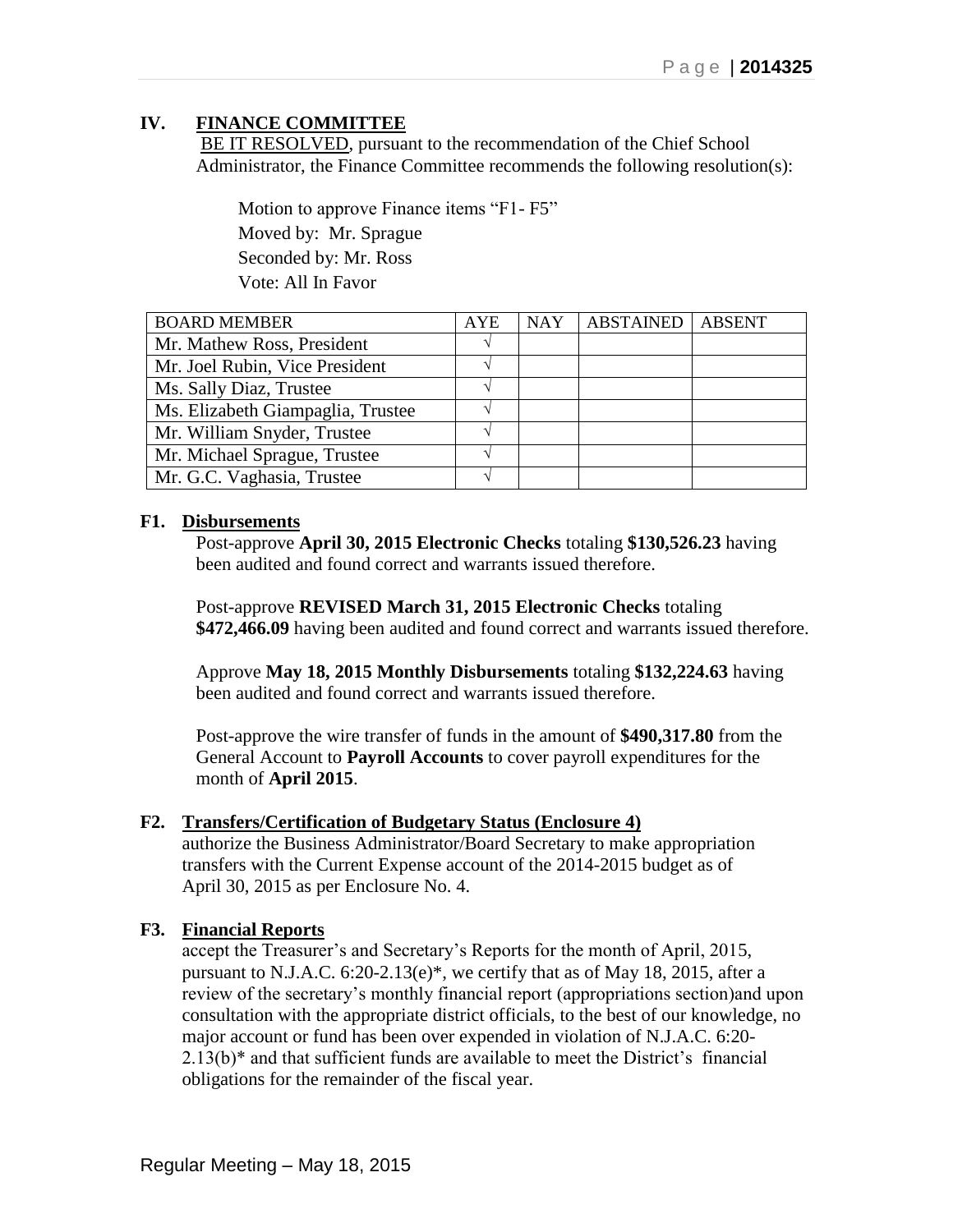## **F4. Bus Route**

authorize the Business Administrator/Board Secretary to enter into renewal contract with Northern Valley Regional High School for the 2015-2016 school year for the existing Route 1 for Norwood students residing more than 2 miles from the school, as follows:

Route 1: \$30,654.15

authorize the Business Administrator/Board Secretary to renew remote transportation contracts with Northern Valley Regional High School District, said renewal of contracts for the exclusive purpose of improving the Districts' School Efficiency Rating in accordance with the requirements of the Comprehensive Education Improving Financing Act.

## **F5. Building Use 2015-2016**

RESOLVED, that the Norwood Board of Education **Post Approves/Approves** the application for USE OF SCHOOL FACILITIES made by the following groups/organizations listed below. The Board reserves the right to schedule school activities at any time:

| <b>GROUP/ORGANIZATION</b>     | <b>USE/PURPOSE/ROOM</b>  | <b>DATES/TIMES</b>                  | FEE |
|-------------------------------|--------------------------|-------------------------------------|-----|
| Norwood 8 <sup>th</sup> Grade | Meeting/Library          | $4/28/15$ ; 7:00pm-9:00pm.          | no  |
| Norwood 8 <sup>th</sup> Grade | Front Patio/Ice-Pop Sale | $5/8/15$ & $5/15/15$<br>2:45-3:30PM | no  |

# **IV. FINANCE COMMITTEE**

BE IT RESOLVED, pursuant to the recommendation of the Chief School Administrator, the Finance Committee recommends the following resolution(s):

 Motion to approve Finance items "F6" Moved by: Mr. Sprague Seconded by: Mr. Rubin Vote: All In Favor

| <b>BOARD MEMBER</b>               | <b>AYE</b> | <b>NAY</b> | <b>ABSTAINED</b> | <b>ABSENT</b> |
|-----------------------------------|------------|------------|------------------|---------------|
| Mr. Mathew Ross, President        |            |            |                  |               |
| Mr. Joel Rubin, Vice President    |            |            |                  |               |
| Ms. Sally Diaz, Trustee           |            |            |                  |               |
| Ms. Elizabeth Giampaglia, Trustee |            |            |                  |               |
| Mr. William Snyder, Trustee       |            |            |                  |               |
| Mr. Michael Sprague, Trustee      |            |            |                  |               |
| Mr. G.C. Vaghasia, Trustee        |            |            |                  |               |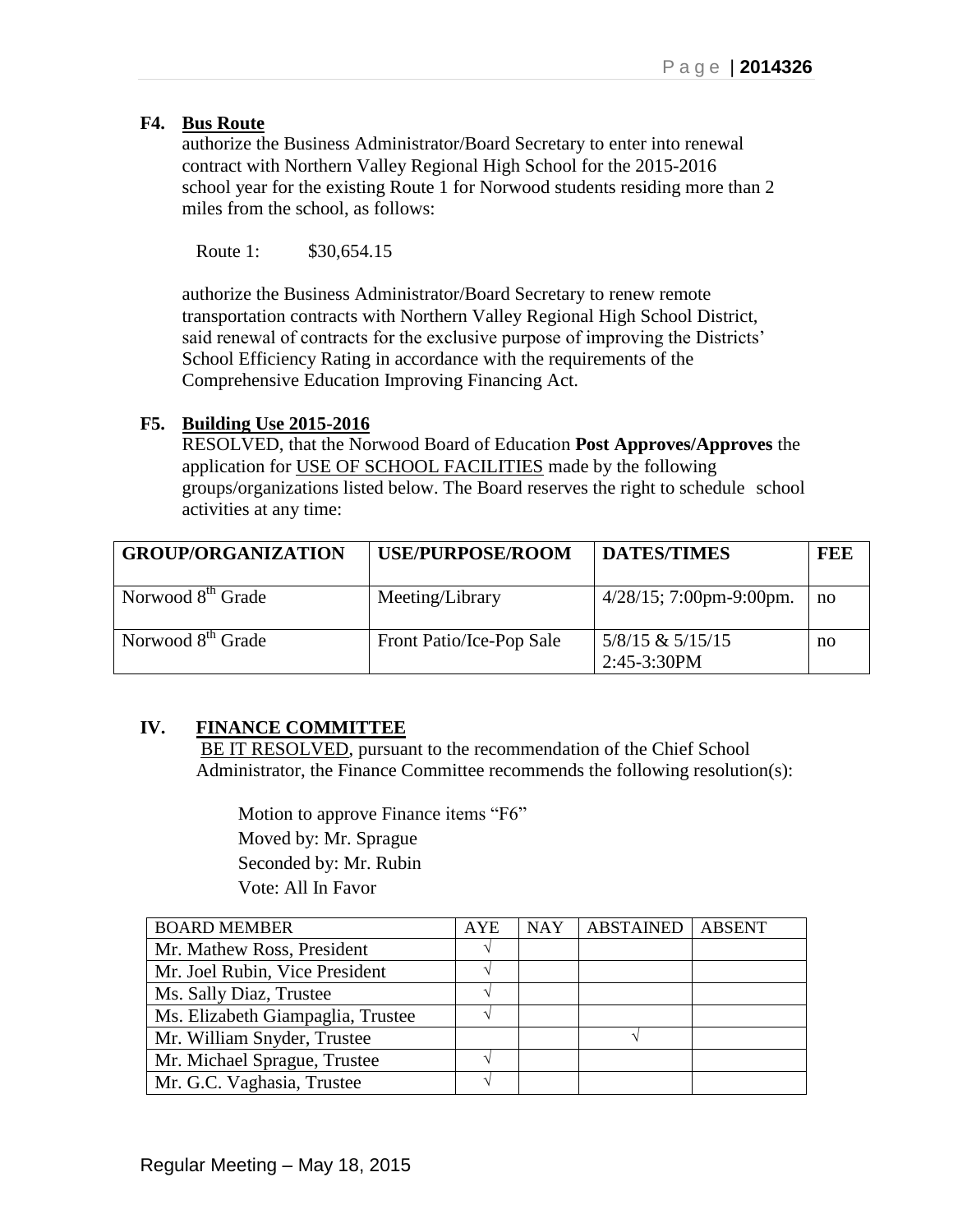### **F6. Tuition Reimbursement**

approve tuition reimbursement not to exceed \$27,000.00 as per NEA contract language as follows:

Account# 11 000 291 280 000

| <b>Name</b>          | <b>Credits</b> | <b>Teacher Request</b> | <b>BOE Payment</b> |
|----------------------|----------------|------------------------|--------------------|
| Cabiroy, Helena      | 3              | \$1,395.00             | \$1,395.00         |
| DeLaura, Vito        | 9              | \$5,238.00             | \$5,238.00         |
| Kopf, Jamie          |                | \$1,395.00             | \$1,395.00         |
| Malora, Bonnie       | 16             | \$9,319.20             | \$9,319.20         |
| Princing, Laurie     | 3              | \$1,320.00             | \$1,320.00         |
| Simodejka, Jason     | 3              | \$450.00               | \$450.00           |
| Snyder, Katherine    | 3              | \$2,312.50             | \$2,312.50         |
| Stanzione, Catherine | $\overline{3}$ | \$1,660.05             | \$1,660.05         |
|                      | 43             | \$23,089.75            | \$23,089.75        |

**New Business –** Alison Griffith wins Teacher of the Year and takes Bert Ammerman to the Fiesta for a ceremony. Congratulations to Alison.

### **Old Business**

## **Public Participation**

Moved by: Mr. Rubin Seconded by: Mr. Vaghasia Time: 8:15pm

- Phyllis Minch asked regarding the high school budget and Norwood's tax impact. She referred to the article in the paper and said everyone had questioned it but the formula from the state is how the increase is determined. She spoke to another retiree from the district and she had gotten misinformation from another resident.
- Mr. Sprague and Mr. Rubin both commented on the rate that Norwood had over the other districts.
- Ms. Hill claims that mistakes have been made in payroll over the last couple of months. Teacher Aides Rates went from \$16.00 to \$15.90; \$16.00 per hour pay advertised not the \$15.90. Mr. Ammerman said that he made a mistake not realizing the hourly aides were part of the union agreement and once an agreement was reached the difference was that the taxpayers should not have to make an adjustment – we have to follow the Agreement, the advertisement was